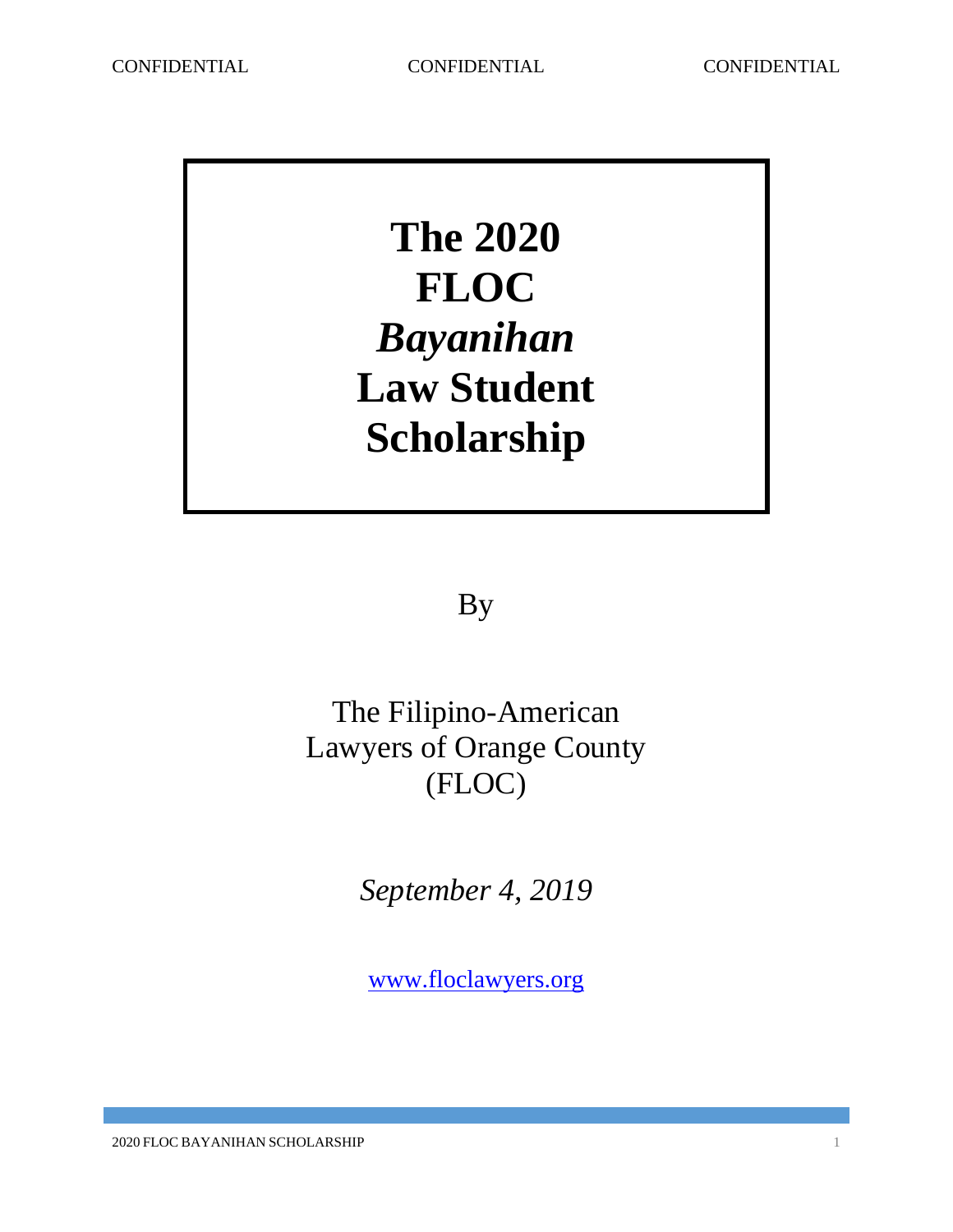# **Introduction**

The Board of Directors of the Filipino-American Lawyers of Orange County ("FLOC") is pleased to invite rising second and third year law students to apply for the **2020 FLOC** *Bayanihan* **Law Student Scholarship**.

FLOC is the preeminent organization of and for Filipino-American attorneys practicing in Orange County, California. FLOC is focused on meeting the professional needs of its members who work in small and large law firms, corporations, public entities, and universities.

*"Bayanihan"* is one of the most cherished of Filipino cultural values. It represents community, unity, cooperation, as well as collaboration. *Bayanihan* is what imbues and motivates Filipinos everywhere to be kind and helpful to one another, especially in times of need without expecting anything in return. It is this spirit of *Bayanihan* that FLOC wants to promote and foster with and through its law student scholarship program.

Two (2) \$1,000 FLOC *Bayanihan* Law Student Scholarships will be awarded at FLOC's **Annual Gala Dinner** to be held on October 24, 2019, 6-9 pm, at the DoubleTree by Hilton Hotel, 201 East MacArthur Blvd., Santa Ana [\(link\)](https://doubletree3.hilton.com/en/hotels/california/doubletree-by-hilton-hotel-santa-ana-orange-county-airport-STAOCDT/index.html).

### **Eligibility and Selection Criteria**

To be eligible for the 2020 FLOC *Bayanihan* Law Student Scholarship, an applicant must be:

- 1. A full-time or part-time law student in good standing;
- 2. Currently enrolled in an ABA-Approved law school in the United States;
- 3. As of fall 2019, completed at least one full year or two part-time years of law school;
- 4. On track to graduate and receive the Juris Doctor degree in 2020 or 2021; and
- 5. Is a law student member of  $FLOC<sup>1</sup>$

Selection criteria include:

 $\overline{a}$ 

- 1. Demonstrated excellence and achievement, both academic and extracurricular, as a law student;
- 2. Substantial contributions to FLOC in terms of time and effort in assisting and participating in FLOC events and activities;
- 3. Significant contributions to the Filipino-American community;
- 4. Commitment to become a successful and effective contributor to the Filipino-American legal community; and
- 5. Availability to attend FLOC's Annual Gala Dinner on October 24, 2019.

 $1$  There is no fee required to become a law student member of FLOC. To join FLOC as a law student member, go to <https://www.floclawyers.org/membership/law-students>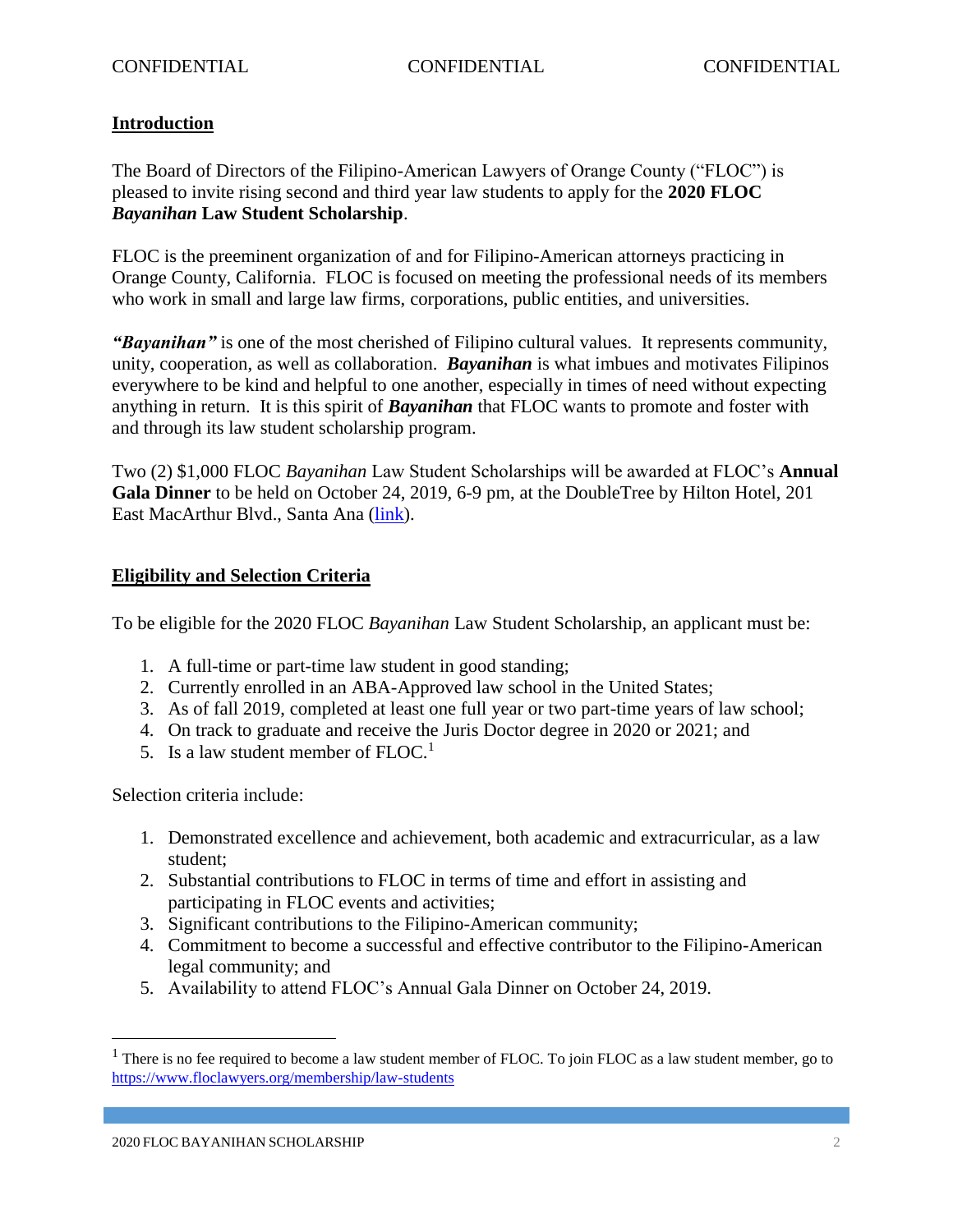### CONFIDENTIAL CONFIDENTIAL CONFIDENTIAL

In addition to all of the above, the FLOC Scholarship Committee will consider and appraise the applicant as a whole, focusing on, among other things, the applicant's financial need and resourcefulness in meeting that need; how the applicant overcame any individual challenges; and how the applicant endured and conquered any personal hardships in attending law school.

[*Nota Bene*: Recipients of the 2020 FLOC *Bayanihan* Scholarship will not be eligible to apply for the 2021 FLOC *Bayanihan* Scholarship.]

# **Application Requirements**

Please submit the following materials by email to [Michelle.Lumasag@gmail.com](mailto:Michelle@usilg.net) for receipt by no later than **11:59 pm on Friday, October 4, 2019**:

- 1. A completed application form (attached);<sup>2</sup>
- 2. A current resume (not to exceed one page);
- 3. A personal statement (not to exceed 500 words);
- 4. A copy of your most recent law school transcript; and
- 5. A letter of recommendation prepared within the past 12 months.

All of the above will be held in strictest confidence by the FLOC Scholarship Committee.

# **FAQs**

 $\overline{a}$ 

| 1. Who is eligible to apply<br>for a FLOC Law Student<br>Scholarship?                                    | The FLOC Bayanihan Scholarship will be awarded on a<br>competitive basis to two law students who meet all of the<br>Eligibility and Selection Criteria described above, and whom the<br>FLOC Scholarship Committee will select after reviewing all of<br>the applications submitted by the deadline. |
|----------------------------------------------------------------------------------------------------------|------------------------------------------------------------------------------------------------------------------------------------------------------------------------------------------------------------------------------------------------------------------------------------------------------|
| 2. Do I have to be Filipino-<br>American to apply and<br>be considered for the<br>scholarship?           | No. So long as you meet all of the Eligibility and Selection<br>Criteria described above, you do not have to be Filipino-<br>American to apply for the scholarship.                                                                                                                                  |
| 3. Do I have to be<br>attending a law school<br>in the Orange County<br>area in order to be<br>eligible? | No, you do not have to be a law student at any of the law schools<br>in Orange County in order to be eligible for the Bayanihan<br>scholarship. Whatever law school you are attending, the key<br>requirement is that law school must be ABA-Approved.                                               |

 $2$  The application form is in MS Word format so feel free to expand the various sections as needed when you fill in the application.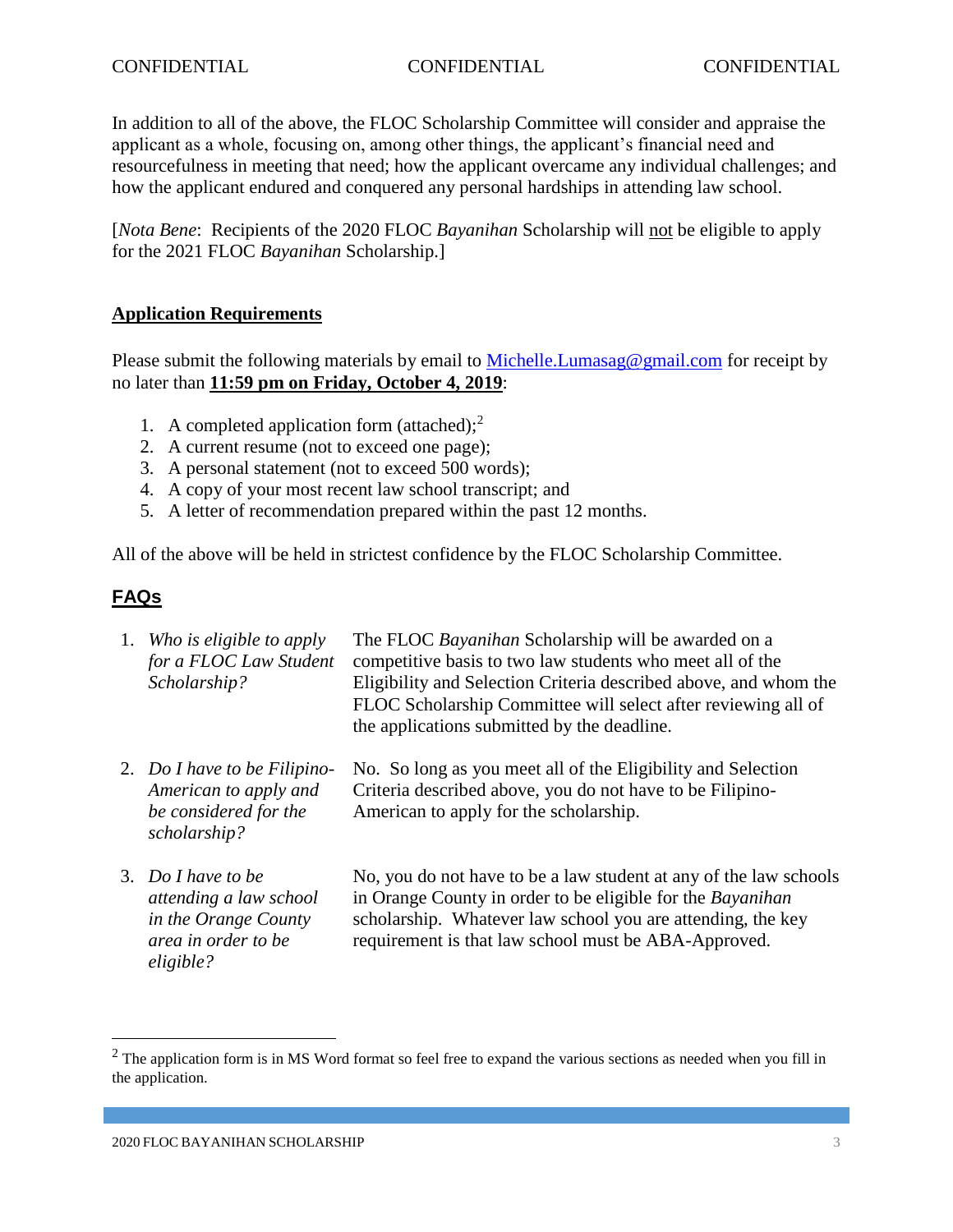# CONFIDENTIAL CONFIDENTIAL CONFIDENTIAL

| 4. | Why do I have to be<br>graduating from law<br>school in 2020 or 2021<br>in order to be eligible?                             | The FLOC Scholarship Committee believes that it can better<br>evaluate the potential of a law student to become a successful<br>lawyer as well as effective contributor to the Filipino-American<br>legal community, if as of the fall of 2019, the applicant has been a<br>full-time law student for at least one year, or a part-time law<br>student for at least two years.                                   |
|----|------------------------------------------------------------------------------------------------------------------------------|------------------------------------------------------------------------------------------------------------------------------------------------------------------------------------------------------------------------------------------------------------------------------------------------------------------------------------------------------------------------------------------------------------------|
| 5. | What if I exceed the 500-<br>word limit in my<br>personal statement?                                                         | FLOC believes that writing concisely is a critical skill that all<br>good lawyers must have. Therefore, please do your best in<br>keeping your personal statement within 500 words.                                                                                                                                                                                                                              |
| 6. | Will my application be<br>kept confidential?                                                                                 | Yes. Only the FLOC Scholarship Committee will see your<br>application, including your transcript and personal statement.                                                                                                                                                                                                                                                                                         |
|    | 7. Are there any guidelines<br>for the letter of<br>recommendation?                                                          | The best letter of recommendation is one that highlights why you<br>should be awarded a FLOC Bayanihan Scholarship. Therefore,<br>after being in law school for at least a year, you should be able to<br>identify at least one person who is sufficiently familiar with your<br>academic and extracurricular achievements, as well as your<br>personal qualities and abilities to write a great recommendation. |
|    | 8. Can the letter of<br>recommendation be<br>emailed under separate<br>cover?                                                | Of course. The writer of your letter of recommendation may<br>submit the letter under separate cover via email to the same email<br>address listed above: Michelle.Lumasag@gmail.com. Please<br>make sure the author references your scholarship application in<br>the transmittal.                                                                                                                              |
|    | 9. Can the letter of<br>recommendation be<br>submitted after the due<br>date for the rest of the<br>scholarship application? | No. To ensure fairness and equal treatment in the application<br>process, we cannot give any author of a letter of recommendation<br>an extension beyond the 11:59 pm, October 4, 2019, deadline<br>given above. Therefore, we strongly encourage you to do what<br>you can to ensure that the writer of your letter of recommendation<br>submits the letter by the deadline.                                    |
|    | 10. When will I know if I am<br>awarded the<br>scholarship?                                                                  | The FLOC Scholarship Committee will notify all scholarship<br>applicants of its decision by no later than Thursday, October 10,<br>2019, which is exactly two weeks prior to the FLOC Annual Gala<br>Dinner on October 24, 2019.                                                                                                                                                                                 |
|    | 11. Whom can I contact if I<br>have any questions?                                                                           | Please email your questions to Michelle. Lumasag@gmail.com<br>and we will respond as soon as we can. Please include your<br>mobile phone number in case we need to respond telephonically<br>to your question.                                                                                                                                                                                                   |

 $\mathcal{L}(\mathcal{L}(\mathcal{L}(\mathcal{L}(\mathcal{L}(\mathcal{L}(\mathcal{L}(\mathcal{L}(\mathcal{L}(\mathcal{L}(\mathcal{L}(\mathcal{L}(\mathcal{L}(\mathcal{L}(\mathcal{L}(\mathcal{L}(\mathcal{L}(\mathcal{L}(\mathcal{L}(\mathcal{L}(\mathcal{L}(\mathcal{L}(\mathcal{L}(\mathcal{L}(\mathcal{L}(\mathcal{L}(\mathcal{L}(\mathcal{L}(\mathcal{L}(\mathcal{L}(\mathcal{L}(\mathcal{L}(\mathcal{L}(\mathcal{L}(\mathcal{L}(\mathcal{L}(\mathcal{$ 

a sa kacamatan ing Kabupatèn Kabupatèn Kabupatèn Kabupatèn Kabupatèn Kabupatèn Kabupatèn Kabupatèn Kabupatèn K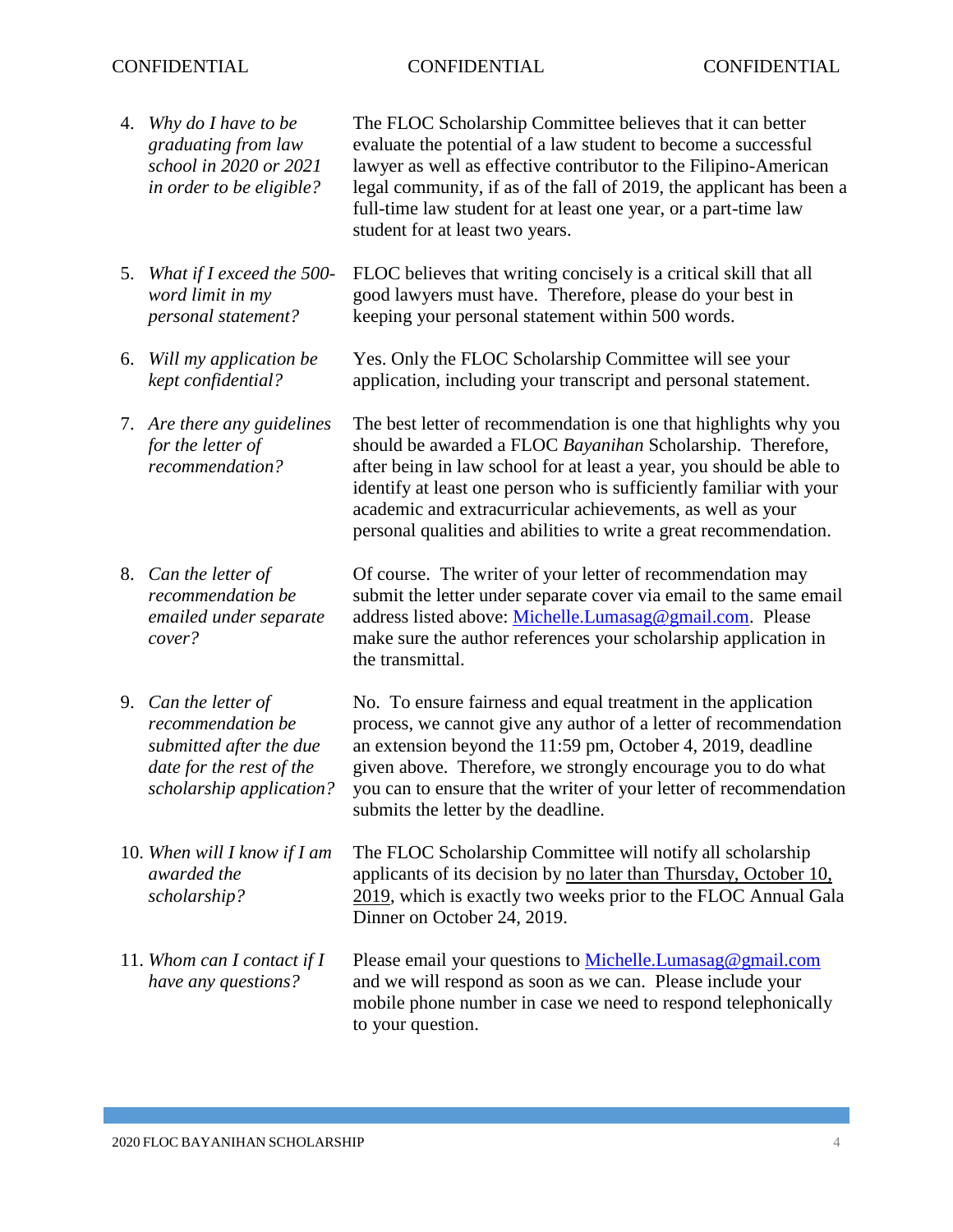# **2020 FLOC Bayanihan Scholarship Application Form**

| Address:<br>Mobile Phone:<br>E-mail Address:<br>Law School:<br>1.<br>2.<br>3.<br>4.<br>5. | Landline:<br>(if applicable)<br>and the control of the control of the control of the control of the control of the control of the control of the<br>Are you a law student member of FLOC? Since when?<br>Can you attend the FLOC Annual Gala Dinner on October 24, 2019?<br>Are you on track to graduate from law school in 2020 or 2021? |
|-------------------------------------------------------------------------------------------|-------------------------------------------------------------------------------------------------------------------------------------------------------------------------------------------------------------------------------------------------------------------------------------------------------------------------------------------|
|                                                                                           |                                                                                                                                                                                                                                                                                                                                           |
|                                                                                           |                                                                                                                                                                                                                                                                                                                                           |
|                                                                                           |                                                                                                                                                                                                                                                                                                                                           |
|                                                                                           |                                                                                                                                                                                                                                                                                                                                           |
|                                                                                           |                                                                                                                                                                                                                                                                                                                                           |
|                                                                                           |                                                                                                                                                                                                                                                                                                                                           |
|                                                                                           |                                                                                                                                                                                                                                                                                                                                           |
|                                                                                           |                                                                                                                                                                                                                                                                                                                                           |
|                                                                                           |                                                                                                                                                                                                                                                                                                                                           |
|                                                                                           |                                                                                                                                                                                                                                                                                                                                           |
|                                                                                           | Are you a full-time law student or a part-time law student?                                                                                                                                                                                                                                                                               |
|                                                                                           | Please list all of the academic awards and honors you have received in law school:                                                                                                                                                                                                                                                        |
|                                                                                           |                                                                                                                                                                                                                                                                                                                                           |
|                                                                                           |                                                                                                                                                                                                                                                                                                                                           |
|                                                                                           |                                                                                                                                                                                                                                                                                                                                           |
| 6.                                                                                        | Please list and describe your extracurricular activities while in law school<br>(activity/organization, role/involvement, achievements, dates):                                                                                                                                                                                           |
|                                                                                           |                                                                                                                                                                                                                                                                                                                                           |
|                                                                                           |                                                                                                                                                                                                                                                                                                                                           |
|                                                                                           |                                                                                                                                                                                                                                                                                                                                           |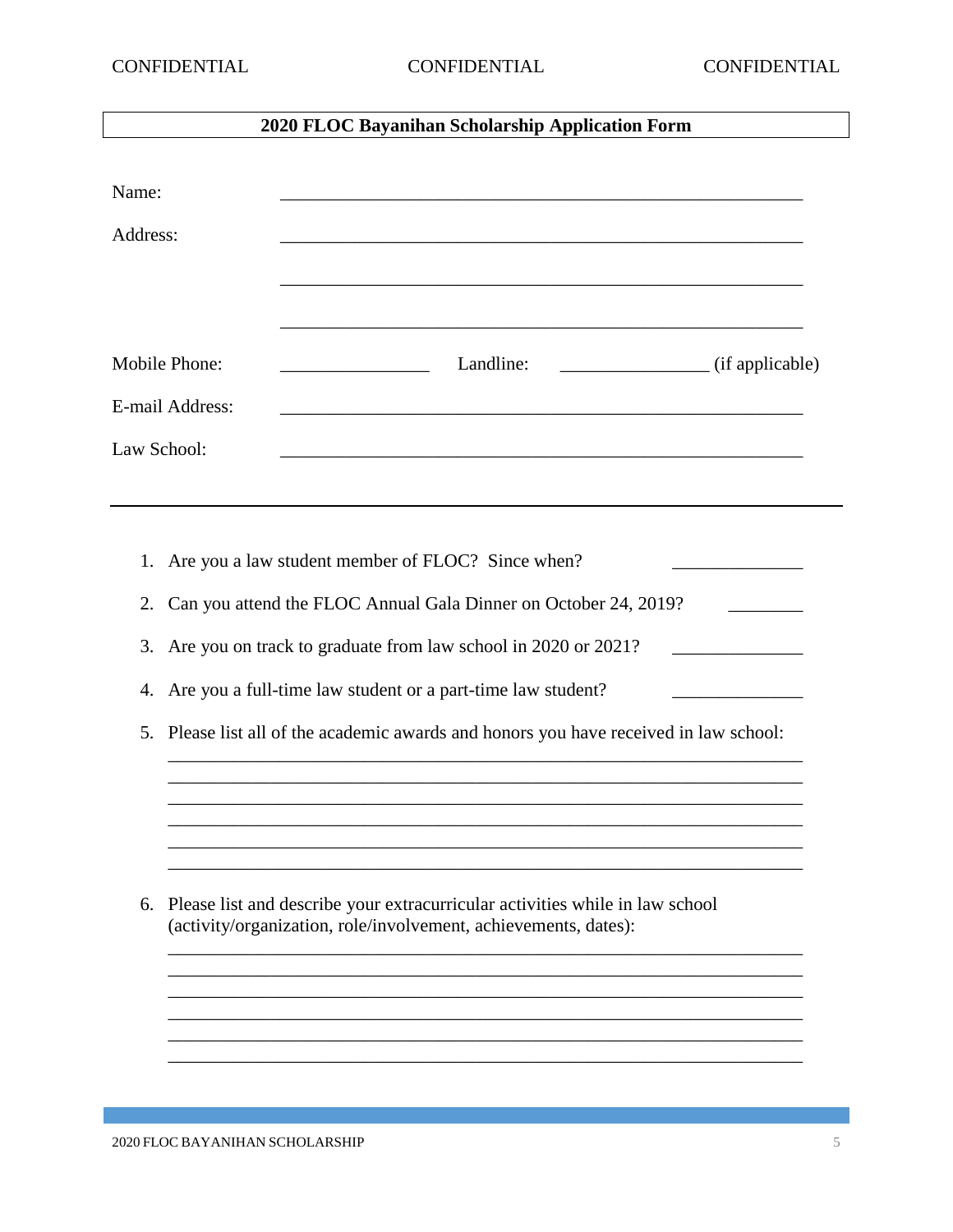7. Please list and describe your involvement in and contributions to FLOC. Be as specific as possible:

<u> 1989 - Johann Stoff, deutscher Stoff, der Stoff, der Stoff, der Stoff, der Stoff, der Stoff, der Stoff, der S</u>

8. Please list and describe your involvement in and contributions to the Filipino-American community. Be as specific as possible:

<u> 1989 - Johann Stoff, deutscher Stoffen und der Stoffen und der Stoffen und der Stoffen und der Stoffen und de</u>

<u> 1989 - Johann Stoff, deutscher Stoffen und der Stoffen und der Stoffen und der Stoffen und der Stoffen und de</u> <u> 1989 - Johann John Stone, mars and deutscher Stone († 1989)</u> and the control of the control of the control of the control of the control of the control of the control of the

<u> 1989 - Johann John Stone, Amerikaansk politiker (\* 1989)</u>

9. Please discuss your career goals after graduating from law school:

10. Please describe how you plan to remain involved in, and how you plan to contribute to the Filipino-American community as you pursue your legal career:

11. Finally, please describe any individual challenges, personal hardships, including financial need, and how you addressed and handled them:

a sa mga bangay na mga bangay na mga bangay ng mga bangay ng mga bangay ng mga bangay ng mga bangay ng mga ban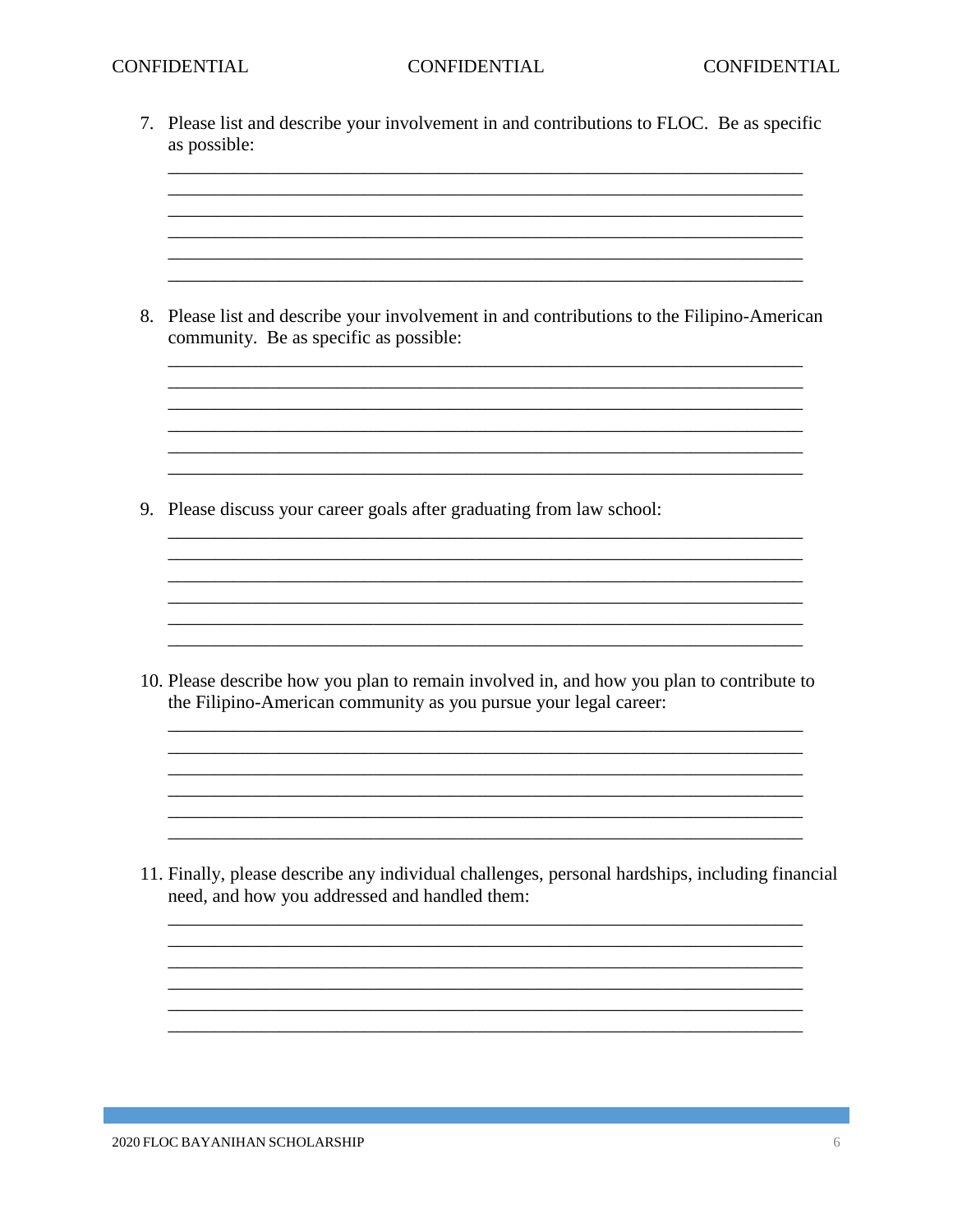12. Personal Statement. Please tell us in 500 words or less about yourself, providing information that may not have been communicated fully above and that you want the FLOC Scholarship Committee to know about you:



a sa mga bangay na mga bangay na mga bangay ng mga bangay ng mga bangay ng mga bangay ng mga bangay ng mga ban